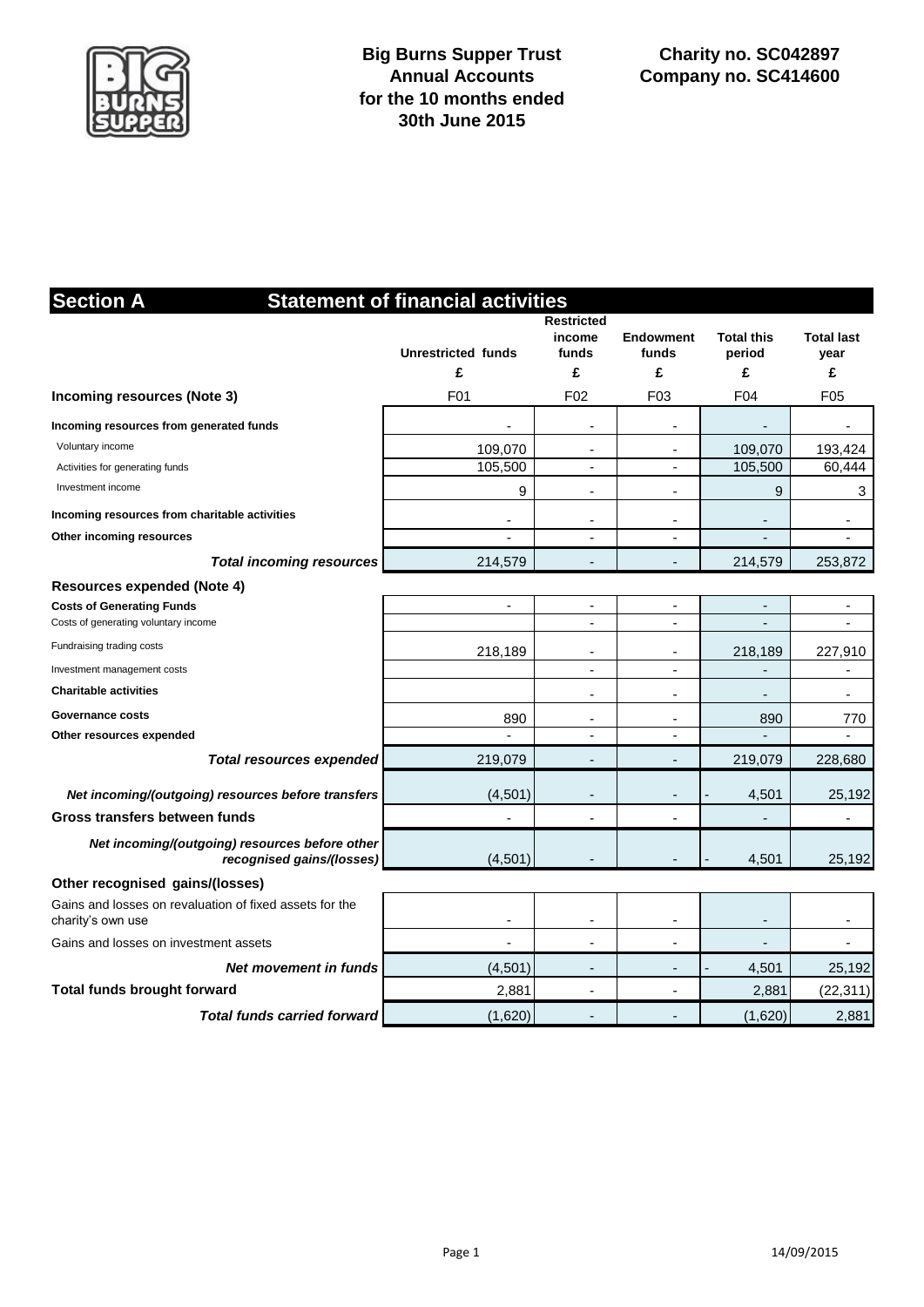

**Charity no. SC042897 Company no. SC414600**

| <b>Section B</b><br><b>Balance sheet</b>                    |                                              |                                   |                                           |                                |                                  |                                |  |
|-------------------------------------------------------------|----------------------------------------------|-----------------------------------|-------------------------------------------|--------------------------------|----------------------------------|--------------------------------|--|
|                                                             |                                              | <b>Unrestricted</b><br>funds<br>£ | <b>Restricted</b><br>income<br>funds<br>£ | <b>Endowment</b><br>funds<br>£ | <b>Total this</b><br>period<br>£ | <b>Total last</b><br>year<br>£ |  |
| <b>Fixed assets</b>                                         |                                              |                                   |                                           |                                |                                  |                                |  |
|                                                             | <b>Total fixed assets</b>                    | $\blacksquare$                    | -                                         | $\blacksquare$                 | $\blacksquare$                   |                                |  |
| <b>Current assets</b><br><b>Debtors</b>                     | (Note 6)                                     |                                   | $\overline{\phantom{0}}$                  | $\overline{a}$                 | ۰                                |                                |  |
| Cash at bank and in hand                                    | <b>Total current assets</b>                  |                                   | $\blacksquare$                            | $\blacksquare$                 |                                  | 3,631<br>3,631                 |  |
|                                                             |                                              |                                   |                                           |                                |                                  |                                |  |
| <b>Creditors: amounts falling due</b><br>within one year    | (Note 7)                                     | 1,620                             | $\blacksquare$                            |                                | 1,620                            | 750                            |  |
|                                                             | Net current assets/(liabilities)             | (1,620)                           | $\overline{a}$                            |                                | (1,620)                          | 2,881                          |  |
|                                                             |                                              |                                   |                                           |                                |                                  |                                |  |
|                                                             | <b>Total assets less current liabilities</b> | (1,620)                           |                                           |                                | (1,620)                          | 2,881                          |  |
| <b>Funds of the Charity</b>                                 |                                              |                                   |                                           |                                |                                  |                                |  |
| <b>Unrestricted funds</b><br><b>Restricted income funds</b> |                                              | (1,620)                           | $\blacksquare$                            |                                | (1,620)                          | 2,881                          |  |
| <b>Endowment funds</b>                                      |                                              |                                   |                                           | $\blacksquare$                 | ÷,                               | ä,                             |  |
|                                                             |                                              |                                   |                                           |                                |                                  |                                |  |
|                                                             | <b>Total funds</b>                           | (1,620)                           |                                           |                                | (1,620)                          | 2,881                          |  |
| Directors.                                                  | Signed by one Director on behalf of all the  |                                   |                                           | <b>Print Name</b>              |                                  | Date of<br>approval            |  |
|                                                             |                                              |                                   |                                           |                                |                                  |                                |  |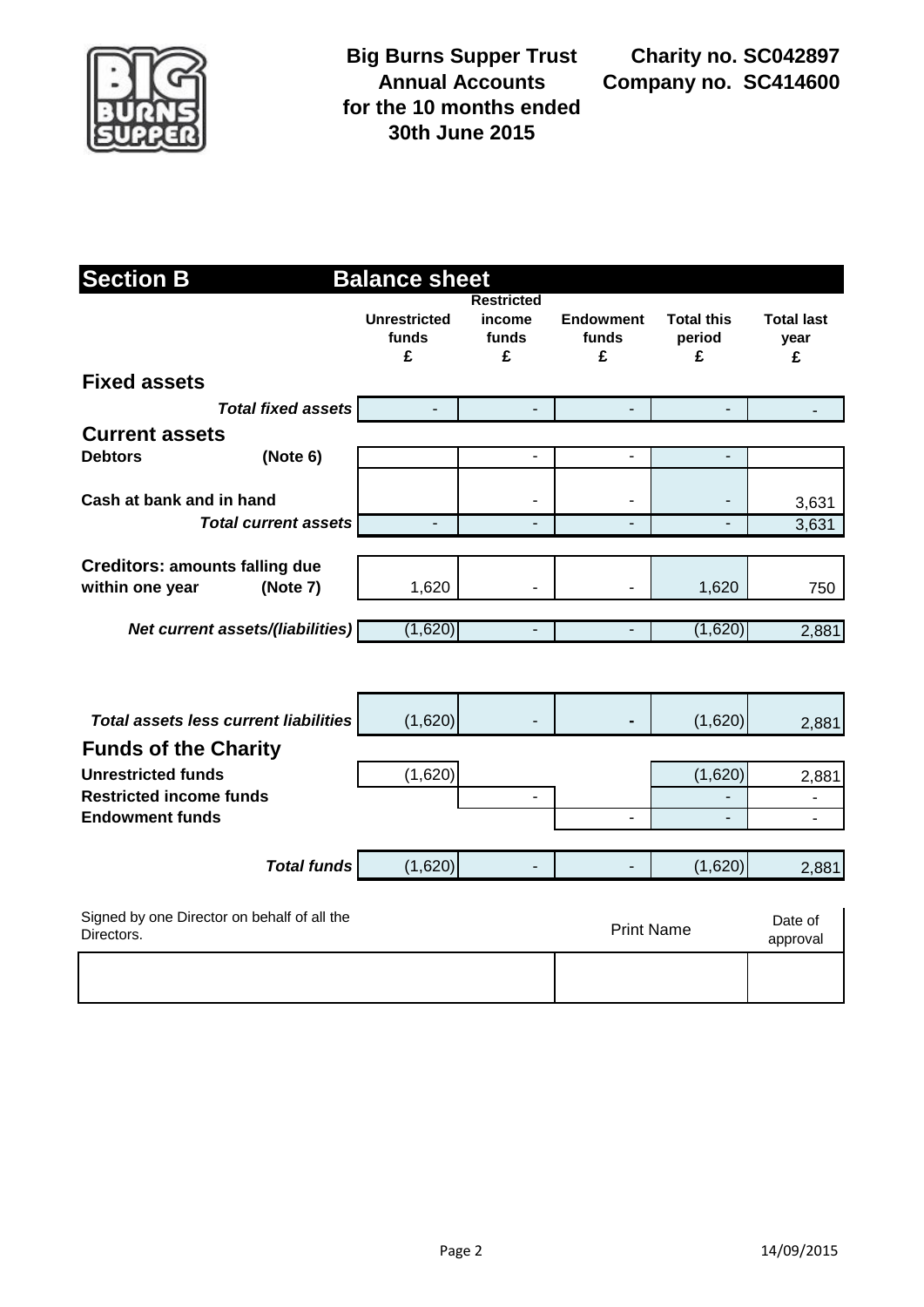

## **Section C** Notes to the accounts

## **Note 1 Basis of preparation**

These accounts have been prepared on the basis of historic cost (except that investments are shown at market value) in accordance with:

- Accounting and Reporting by Charities Statement of Recommended Practice (SORP 2005);
- and with Accounting Standards
- and with the Charities Act.

They have been prepared on an accruals basis.

## **Note 2 Accounting policies**

## **Incoming resources**

## **Recognition of incoming resources**

These are included in the Statement of Financial Activities (SoFA) when the charity becomes entitlied to the resources, the Directors are virtually certain they will receive the resources, and the monetary value can be measured with sufficient reliability.

### **Incoming resources with related expenditure**

Where incoming resources have related expenditure (as with fundraising or contract income) the incoming resources and related expenditure are reported gross in the SoFA.

### **Grants and donations**

Grants and donations are only included in the SoFA when the charity has unconditional entitlement to the resources. **Tax reclaims on donations and gifts**

Incoming resources from tax reclaims are included in the SoFA at the same time as the gift to which they relate. **Contractual income and performance related grants** 

This is only included in the SoFA once the related goods or services have been delivered.

### **Gifts in kind**

Gifts in kind are accounted for at a reasonable estimate of their value to the charity or the amount actually realised. Gifts in kind for sale or distribution are included in the accounts as gifts only when sold or distributed by the charity. Gifts in kind for use by the charity are included in the SoFA as incoming resources when receivable.

### **Donated services and facilities**

These are only included in incoming resources (with an equivalent amount in resources expended) where the benefit to the charity is reasonably quantifiable, measurable and material. The value placed on these resources is the estimated value to the charity of the service or facility received.

## **Volunteer help**

The value of any voluntary help received is not included in the accounts but is described in the trustees' annual report. **Investment income** 

This is included in the accounts when receivable.

## **Expenditure and Liabilities**

## **Liability recognition**

Liabilities are recognised as soon as there is a legal or constructive obligation committing the charity to pay out resources.

### **Governance costs**

Include costs of the preparation and examination of statutory accounts, the costs of trustee meetings and cost of any legal advice to trustees on governance or constitutional matters.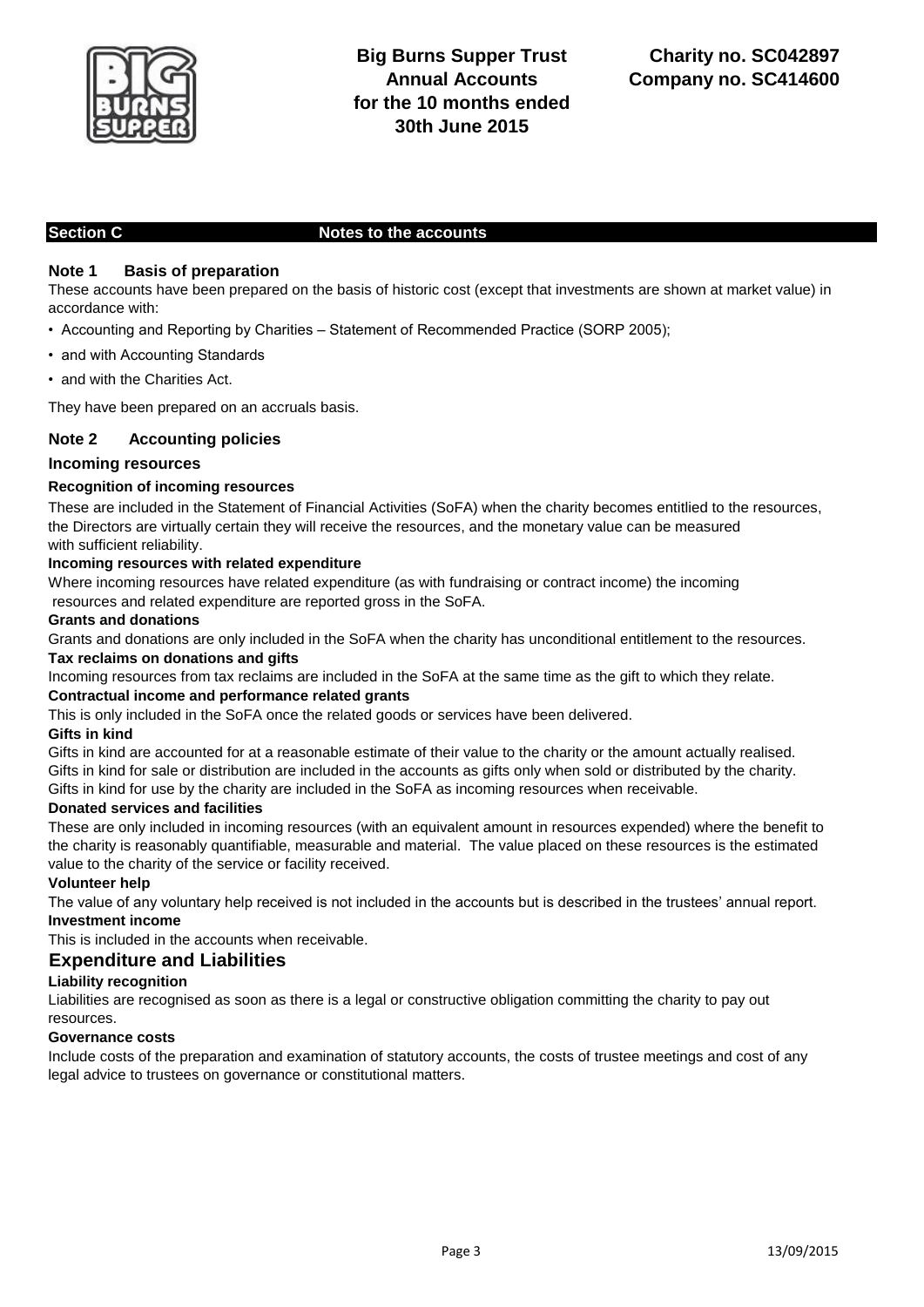

# **Big Burns Supper Trust Annual Accounts for the 10 months ended 30th June 2015**

#### **This period Last year £ £** Grants: Robertson Trust 16,000 -<br>
Holywood Trust 25,000 25,000 Holywood Trust Dumfries and Galloway Council 18,000 55,704 Awards for All 10,000 Visit Scotland 30,000 -Creative and Cultural Skills Scotland 1 3,000 Electic Theatre Workshop 7,000 D&G Council Place Partnership 48,200<br>Event Scotland - 54,000 Event Scotland - 54,000<br>
Celebrate '14 - 10,000 Celebrate '14 - 10,000 m<br>ns 3 - 10,000 m<br>70 Donations 520 520 **Total** 109,070 193,424 Activities for generating funds Box office and DVD sales 105,500 60,444 **Total** 105,500 60,444 **Section C** Notes to the accounts (cont) **Note 3 Analysis of incoming resources Analysis Voluntary Income**

#### **Note 4 Analysis of resources expended**

|                               | <b>Analysis</b>                       | This period | Last year |
|-------------------------------|---------------------------------------|-------------|-----------|
|                               |                                       | £           | £         |
| Costs of generating voluntary | Artistic and support fees             | 85,548      | 43,297    |
| income                        | <b>Production expenses</b>            | 59,365      | 82,526    |
|                               | Venue rental and costs                | 13,387      | 15,100    |
|                               | Core staff payroll                    | 30,504      | 36,084    |
|                               | Accommodation                         |             | 779       |
|                               | Box office expenses                   | 3,060       | 13,049    |
|                               | Marketing                             | 19,895      | 22,998    |
|                               | <b>Building occupancy</b>             | 3,210       | 9,018     |
|                               | Documentation                         | 420         | 670       |
|                               | Professional development and training |             | 160       |
|                               | Office expenses                       | 599         | 283       |
|                               | Travel                                | 825         | 2,514     |
|                               | Licensina                             | 1,223       |           |
|                               | Subscriptions                         |             | 419       |
|                               | Bank charges                          | 156         | 1,013     |
|                               | Total                                 | 218,190     | 227,910   |

| Governance costs | ` professional .<br>and<br>tees<br>egal | 890 | ーーへ<br>ັບ |
|------------------|-----------------------------------------|-----|-----------|
|                  | ⊺otal                                   | 890 | 770<br>ν  |

#### **Note 5 Details of certain items of expenditure**

**5.1 Directors expenses**

| Number of Directors who were paid expenses | None |     | None |
|--------------------------------------------|------|-----|------|
| <b>Total amount paid</b>                   | None | -l£ | None |

**5.2 Fees for examination or audit of the accounts**

Independent examiner's fees for reporting on the accounts **Other fees paid to the independent examiner** 

| This period | Last vear |
|-------------|-----------|
| None        | None      |
| None<br>Ľ   | None      |

| This period<br>F | Last year<br>F |
|------------------|----------------|
| 500              | 500            |
| 250              |                |